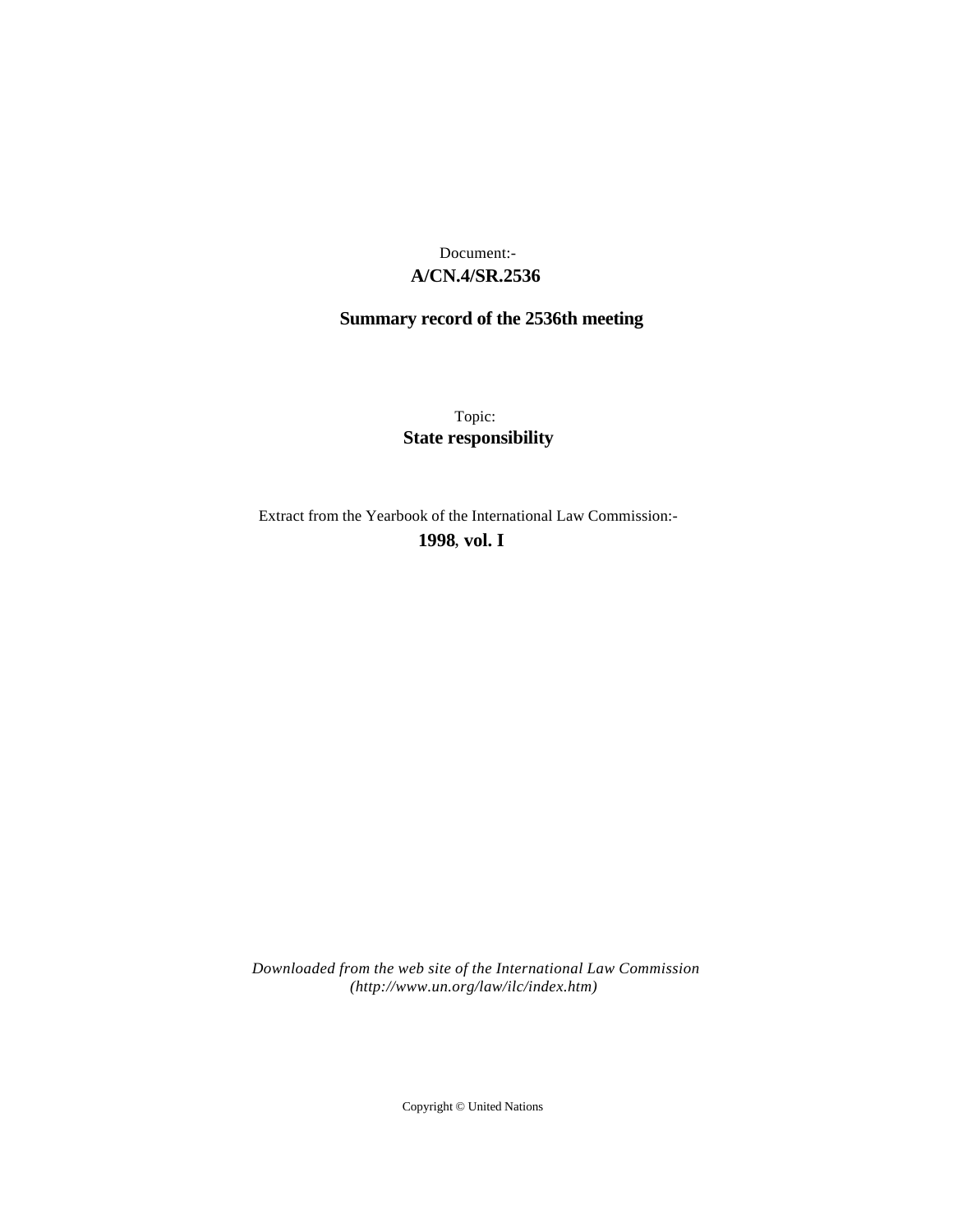Rapporteur's statement in the footnote concerning articles 29 to 34 that it was possible to draft key provisions in such a way as to be responsive to very different wrongful acts.

60. Summarizing his views, he said the idea of corporate criminal responsibility, including State criminal responsibility, was gaining ground and should be reflected in the draft, all the more so as no case had been made for deleting it. The deficiencies in article 19 were correctable, although that would be a major exercise. The Commission's work must respond to the needs of the international community: its prestige depended on it. On balance, a draft that did not cover crimes would be a disservice to the topic of State responsibility and to the rule of law in international relations.

61. In conclusion, he noted that the Special Rapporteur had been attacked with unusual harshness by certain members of the Commission, but he congratulated him on having correctly fulfilled his mandate, which had been to study the topic, adduce precedents and marshal relevant arguments and information.

*The meeting rose at 1 p.m.*

—————————

## **2536th MEETING**

*Wednesday, 27 May 1998, at 10.05 a.m.*

#### *Chairman*: Mr. João BAENA SOARES

*Present*: Mr. Addo, Mr. Al-Khasawneh, Mr. Candioti, Mr. Crawford, Mr. Dugard, Mr. Economides, Mr. Ferrari Bravo, Mr. Galicki, Mr. Goco, Mr. Hafner, Mr. He, Mr. Kusuma-Atmadja, Mr. Lukashuk, Mr. Mikulka, Mr. Pambou-Tchivounda, Mr. Sreenivasa Rao, Mr. Rodríguez Cedeño, Mr. Rosenstock, Mr. Simma, Mr. Thiam, Mr. Yamada.

## **State responsibility1 (***continued***) (A/CN.4/483, sect. C, A/CN.4/488 and Add.1-3,<sup>2</sup> A/CN.4/490 and Add.1- 7,3 A/CN.4/L.565, A/CN.4/L.569)**

————–

[Agenda item 2]

FIRST REPORT OF THE SPECIAL RAPPORTEUR (*continued*)

1. Mr. ROSENSTOCK said he believed it would be premature to take a decision at the current time on the final form to be given to the Commission's work. He doubted that a convention was a good idea, but was hesitant to adopt the two- or three-step approach that seemed to be envisaged in the Austrian proposal. It would be unfortunate to tell the General Assembly that, after over a quarter of a century, the Commission could submit only a list of principles, but would have more material later. The Austrian proposal, while more complicated than necessary, was an interesting one and should be kept in mind for when the time came to make a decision on form. In the meantime, the Commission should try to complete part one of the draft articles at the current session and see how far it could get with part two at the fifty-first session, in 1999: it would then be able to determine what the best course of action was.

2. As to the main issue, namely the concept of crimes of States, he wished first to associate himself with Mr. Al-Khasawneh and others who had deplored the *ad hominem* and demagogic remarks made by some members. The validity of the concept of international crime should be measured not by the identity of persons or States supporting the concept, but rather, by whether it was a useful idea that the community of States could embrace. A special rapporteur who failed to express a view and provide guidance would not be doing his job. No Special Rapporteur had been more outspoken—to the point of grinding an axe—than Roberto Ago. Though he himself wholeheartedly rejected some of his ideas, he did not think Mr. Ago had been wrong to have them and to press them.

3. He was among those who rejected the concept of crimes of States, and not simply because it was not essential to the Commission's task, was badly handled in article 19 (International crimes and international delicts) and could not work without a judicial or quasi-judicial institution that States were in no way prepared to create. He rejected the concept because it was flawed from the start. As Mr. Brownlie had said, it had "no legal value, cannot be justified in principle, and is contradicted by the majority of developments which have appeared in international  $law$ ".<sup>4</sup>

4. The roots of the concept lay in the early writings of Mr. Ago and Mr. García Amador and of a few Soviet lawyers. While serving as Special Rapporteur on State responsibility in the 1950s, Mr. García Amador had suggested a category, beyond delicts, which would be punishable—similar in some ways to article  $19<sup>5</sup>$ . The Commission had rejected that distinction in the mid-1950s. Yet had it not been for the special circumstances of the 1970s: the cold war, the emergence of newly independent States anxious to brand the colonial Powers as criminals, hatred of apartheid, frustration over the advisory opinion by ICJ in the *International Status of South West Africa*, lack of progress in building on the Nürnberg principles and, perhaps, electoral politics, the matter would have ended there.

5. The Special Rapporteur's deconstruction of article 19 was unquestionably right, as was his conclusion that arti-

<sup>&</sup>lt;sup>1</sup> For the text of the draft articles provisionally adopted by the Commission on first reading, see *Yearbook . . . 1996*, vol. II (Part Two), p. 58, document A/51/10, chap. III, sect. D.

<sup>2</sup> Reproduced in *Yearbook . . . 1998*, vol. II (Part One).

 $3$  Ibid.

<sup>4</sup> I. Brownlie, *International Law and the Use of Force by States* (Oxford, Clarendon Press, 1963), p. 152.

<sup>5</sup> See *Yearbook . . . 1956*, vol. II, p. 183, document A/CN.4/96, paras. 52-53.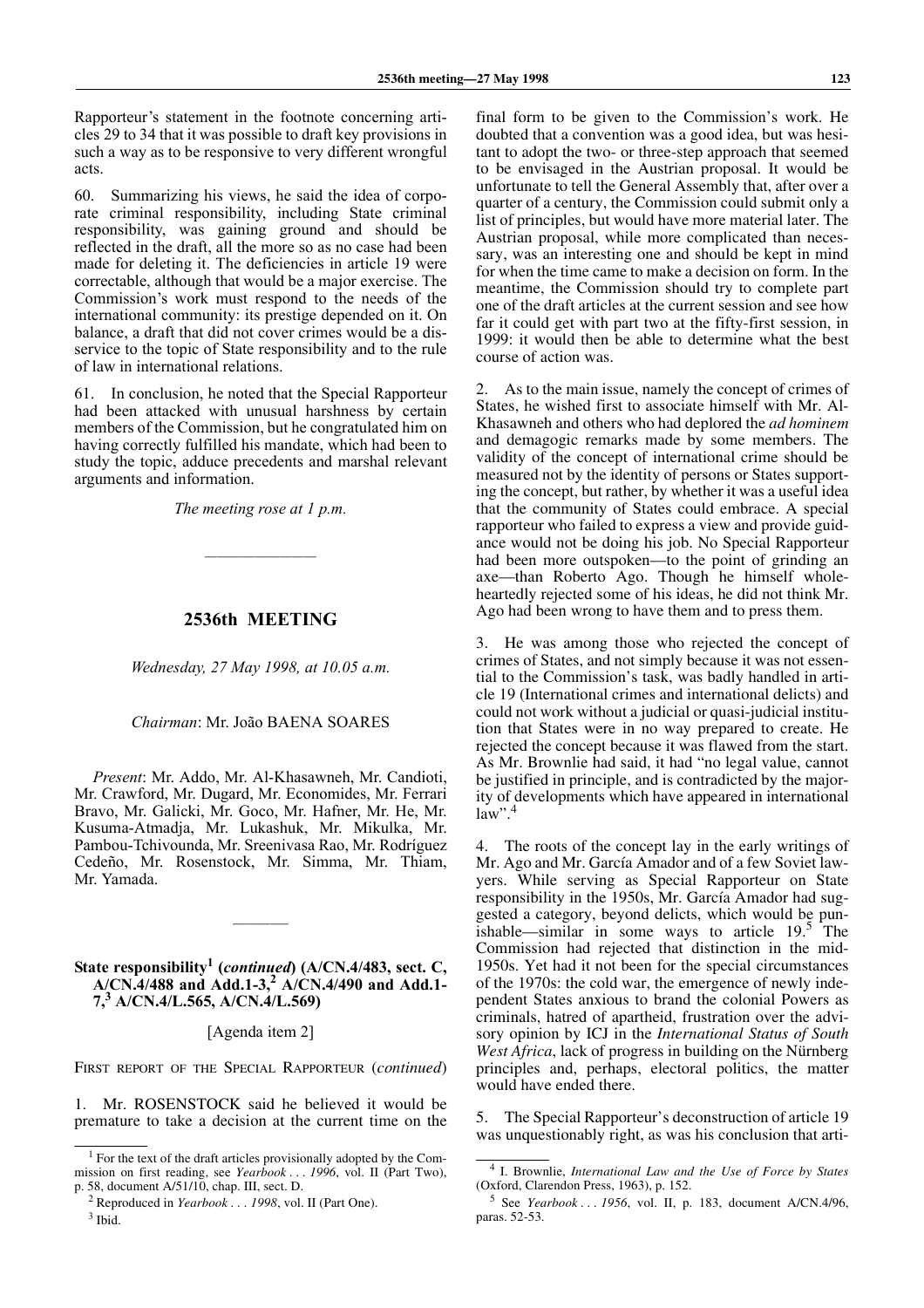cle 19 and references to two regimes of State responsibility should be deleted from the draft as unsound and unworkable.

6. Those who supported the creation of the notion of crimes of States or claimed that it already existed based their views on a number of false premises. They relied on the casual use, lacking any element of *opinio juris*, of florid language by politicians. They relied on dicta in the *Barcelona Traction* case, which spoke of rules that could be violated *erga omnes*, not crimes. The Court had been addressing the scope of the obligation (*erga omnes*), not the type of obligation. In any event, the responsibility involved had undoubtedly been civil responsibility. Finally, supporters of the notion of crimes of States relied on the widespread acceptance—despite the absence of widespread practice—of the notion of *jus cogens*. But to argue that an agreement was void *ab initio* for being against *jus cogens* was hardly the same as saying that the agreement was a crime in any sense of the term. In other words, the recognition implicit in the acceptance of *jus cogens* and *erga omnes* obligations was a recognition that international obligations were not in all cases confined to strictly bilateral contexts. Those who tried to defend the concept of crimes of States by accusing those who opposed them as reactionaries who sought to revert to a purely bilateral world were missing the point or were deliberately seeking to mislead. While recognition of community interest could be regarded as a necessary precondition for any notion of crimes or *jus cogens* or *erga omnes* violations, it could not be said to imply or require concocting the invention of the notion of "State crimes".

7. The previous Special Rapporteur, Mr. Arangio-Ruiz, had submitted a sophisticated scheme for dispute settlement in his fifth report,<sup>6</sup> but no one had supported it. Who believed that States would accept the binding jurisdiction of ICJ for crimes? Mr. Riphagen had been more realistic when, as Special Rapporteur, he had said in his fourth report that there was little chance States would accept article 19 without a court.<sup>7</sup> The current Special Rapporteur, in paragraphs 75 and 84 of his first report (A/CN.4/490 and Add.1-7), spoke of the need for due process. But that required a judicial or a quasi-judicial institution that the international community did not seem willing to contemplate.

8. The supporters of the concept of State crime relied on the decision of ICJ in the case concerning the *Application of the Convention on the Prevention and Punishment of the Crime of Genocide*. But the most that could be squeezed out of the decision was that there was a notion of an *erga omnes* violation. Again, they cited the Convention on the Prevention and Punishment of the Crime of Genocide, happily ignoring the fact that criminal responsibility was dealt with in article IV, which related to persons, while article IX, relating to the responsibility of States, mentioned adjudication of disputes by ICJ—not a likely forum for handling criminal responsibility. The *travaux préparatoires* for the Convention indicated that the drafters had had civil responsibility in mind: Mr.

Gerald Fitzmaurice, speaking for the United Kingdom of Great Britain and Northern Ireland, had stated that position unequivocally.<sup>8</sup>

9. The decision of ICJ in the case concerning the *Application of the Convention on the Prevention and Punishment of the Crime of Genocide* contained nothing, either in the statements of the Court or the pleadings of the plaintiff, to so much as suggest that the Convention on the Prevention and Punishment of the Crime of Genocide referred to anything other than the civil responsibility of States. It was neither helpful nor accurate to assert that comments made by the Court on the rules of attribution had been directed at some other subject. The Convention spoke of a court, but that was never intended to be an instrument for trying States as criminals.

10. It had thus to be acknowledged that there was no State practice to support the notion of crimes by States. Any talk of crimes of States would only distract the Commission from the positive developments relating to individual responsibility. It would be more useful to perceive a continuum in the seriousness of a breach, running from minor to material, from being of little consequence to the two States involved to being breaches of obligations to all States of a much more serious nature, such as Iraq's invasion of Kuwait. If one wished to improve the responsibility regime to deal with *erga omnes* obligations, the notion of State crime as embodied in article 19 was most assuredly not the best way. The sensible way, as mapped out by the Special Rapporteur, was a suitably graduated regime of responsibility and countermeasures.

11. Was there, then, any rationale for creating the notion of crimes of States? The consequences of article 19 revealed a mixture of the trivial, the wrong and the confusing. It was of little importance to fiddle with the applicability of restitution, and possibly jeopardize the political independence of the wrongdoing State, but the rejection of punitive damages was a more serious matter. In the Commission's discussion of punitive damages over the years, strong opposition to the concept had emerged. It was incorrect to suggest that non-recognition and the duty not to aid and abet were specific to a special category of acts designated as crimes: those obligations applied much more broadly, as the Special Rapporteur and he had already pointed out. Was there any logical or rational defence for embracing crime but not accepting punitive or exemplary damages? The frequent answer was that "crime", as used in article 19, did not really mean crime in the usual sense. That brought to mind a refrain from Humpty Dumpty, a nursery rhyme, to the effect that words meant not what they seemed to mean but what the speaker wanted them to mean. It was also asserted that crimes, used in that special sense, would act as a deterrent. Why should they, in the absence of punitive damages?

12. Even if the notion of crimes, or whatever euphemism Mr. Pellet chose to concoct, was plausible, was it a necessary or even useful idea? Acts involving a threat to the peace, breach of the peace or acts of aggression were covered by the regime under the Charter of the United Nations. He asked how one would trigger an obli-

<sup>6</sup> *Yearbook . . . 1993*, vol. II (Part One), document A/CN.4/453 and Add.1-3.

<sup>7</sup> See *Yearbook . . . 1983*, vol. II (Part One), p. 12, document A/ CN.4/366 and Add.1, para. 65.

<sup>8</sup> See *Official Records of the General Assembly, Third Session, Part I, Sixth Committee*, 103rd meeting, p. 440.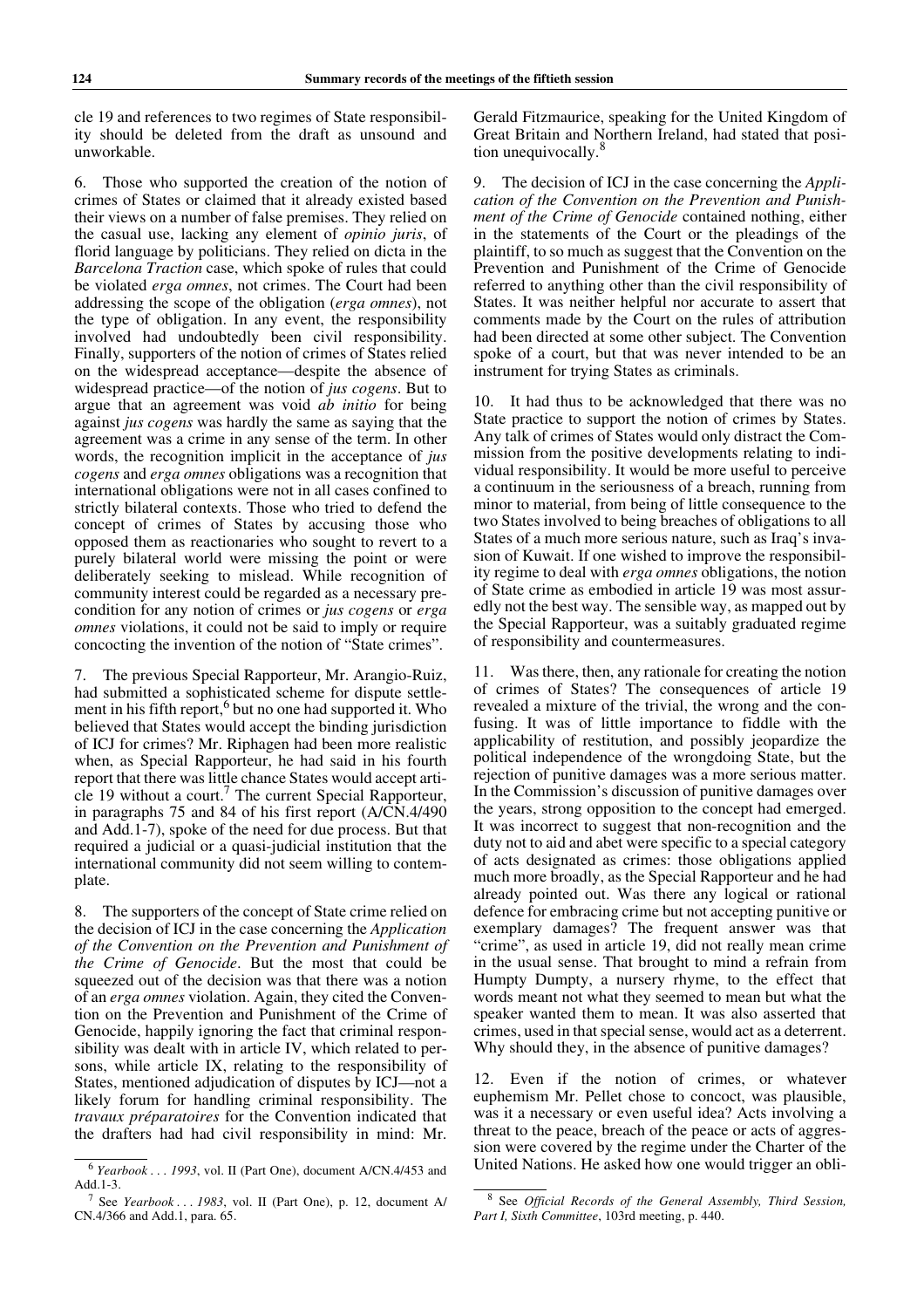gation to cooperate: by a finding of crime; and by whom. If the notion of crime was taken beyond what was already covered in the Charter regime, it would appear to require an authority to determine the criminal character of the act. He was not suggesting that the Charter regime spoke to questions of State responsibility. The measures envisaged under Chapter VII were not forms of punishment: they were means to bring about the restoration of peace. He was suggesting, however, that the existence of the Charter regime removed what some had cited as the rationale for crimes of States.

13. Without wishing to launch a polemic, he wished to state that he regarded the description of the measures on Iraq under Security Council resolution 687 (1991) of 3 April 1991 as "quasi-criminal" as sloppy and misleading. He did not believe those measures were punitive in the normal sense. Iraq held the key to free itself from the painful economic measures implemented pursuant to Article 41 of the Charter of the United Nations. No one had expected Iraq's failure to cooperate with the United Nations Special Commission and IAEA to drag on for so many years. The measures required to restore and maintain peace when dealing with a State that had used poison gas against its own people, had attacked Iran and had tried to swallow Kuwait could not be simple. But it was not a question of crime and punishment in any sense that careful lawyers should perceive. The argument was that the notion of crimes was progressive and that those who wished to remove it from the draft were trying to take a step back. But a step back from what? Article 19 had been a step in the wrong direction. The proponents of the article had given no reason why it would be a better world if the notion of crimes of States was invented. However, such an invention would provide the basis for exacerbating disputes among States, which would be able to call each other criminals more readily and then cite the Commission as authority. The notion of *erga omnes* violations would be further confused. The pressure for progress in improving the institutions governing the criminal responsibility of individuals would be eased. But he failed to see any real benefits from what the Republic of Ireland had called a quantum leap, in its comments under article 19, in the comments and observations received from Governments (A/CN.4/488 and Add.1-3).

14. In short, the term "crime" was at best misleading. He found no basis in law for a qualitative distinction between breaches of international obligations, and thought the existence of Chapter VII of the Charter of the United Nations diminished the need for such a distinction. It would be more useful to focus on the questions of scope, the directly and indirectly injured parties and the nature of their rights. Article 19 had no good consequences and had the potential to cause harm. The sooner it was extirpated, the better. He personally did not believe that there were distinct regimes of State responsibility, but if, as seemed unlikely, a majority in the Commission decided in favour of two regimes, at least the terms "delicts" and "crimes" should be deleted. If, as he hoped, the Commission opted for a single regime of responsibility, there would be no need to apologize for doing so and to urge that the question of crimes be reopened in future.

15. Some day the members of the Commission—or more likely, the participants in the International Law

Seminar—might live in a world that would tolerate the existence of an institution to adjudicate on whether a State had committed a crime. The world of today, however, regarded the idea as something that States would never accept. It was a world in which less than half of all States accepted the jurisdiction of ICJ under article 36 of its Statute, and many that accepted it did so with reservations. The world of today could not handle the notion of crimes of States, even if it made sense. To ask States to give more than they could or would deliver was not progressive: it was subversive of the existing legal order.

16. Aside from the conceptual defects, there were political obstacles. Deleting article 19 would not prevent future consideration of the concept of crimes of States. Yet he could see no reason to encourage the consideration of the concept, whether as an element of State responsibility or otherwise. If the rationale was to avoid an *a contrario* conclusion that deletion of article 19 was without prejudice to the possible utility of the concept of crimes in some other context, such a decision could be rested on the grounds that the Commission was dealing only with the general law of obligations, which, as the Special Rapporteur noted in paragraph 71 of his first report, most legal systems treated separately from crimes.

17. Mr. GOCO, saying that he did not wish to enter into a mini-debate but was simply requesting clarification, recalled that the Nürnberg Tribunal had indicated that crimes "against international law are committed by men, not by abstract entities and that only by punishing individuals who committed such crimes could the provisions of international law be enforced."<sup>9</sup> Was a State to be considered an abstract entity in that sense—namely, as not subject to criminal liability?

18. Mr. ROSENSTOCK said he answered in the affirmative. It seemed a valid conclusion, although it remained to be seen whether historical analysis would reveal that the judges at Nürnberg had intended the phrase to refer to a State, and not to any other institution or organization.

19. Mr. ECONOMIDES said Mr. Rosenstock was passing severe judgement on article 19. True, the crimes envisaged therein were not accompanied by the usual penal consequences. The Commission was, however, timidly trying to break new ground. The term "crime" was not perhaps the most appropriate, but efforts were being made to establish certain obligations of an international character and they were not devoid of merit. Not recognizing an illegal situation, ending aggression and promoting co- operation among States to expunge the consequences of a crime were all fruitful ideas. They spoke of a growing spirit of solidarity among members of the international community and an attempt to act as a community in accordance with a notion of international public order. It was a positive and promising development and the start of a movement towards an obligation of solidarity among States.

20. Mr. ROSENSTOCK said he had no difficulty with the notion of *erga omnes* obligations—owed to States as a whole—but merely thought it was not productive to

<sup>&</sup>lt;sup>9</sup> See 2532nd meeting, footnote 18.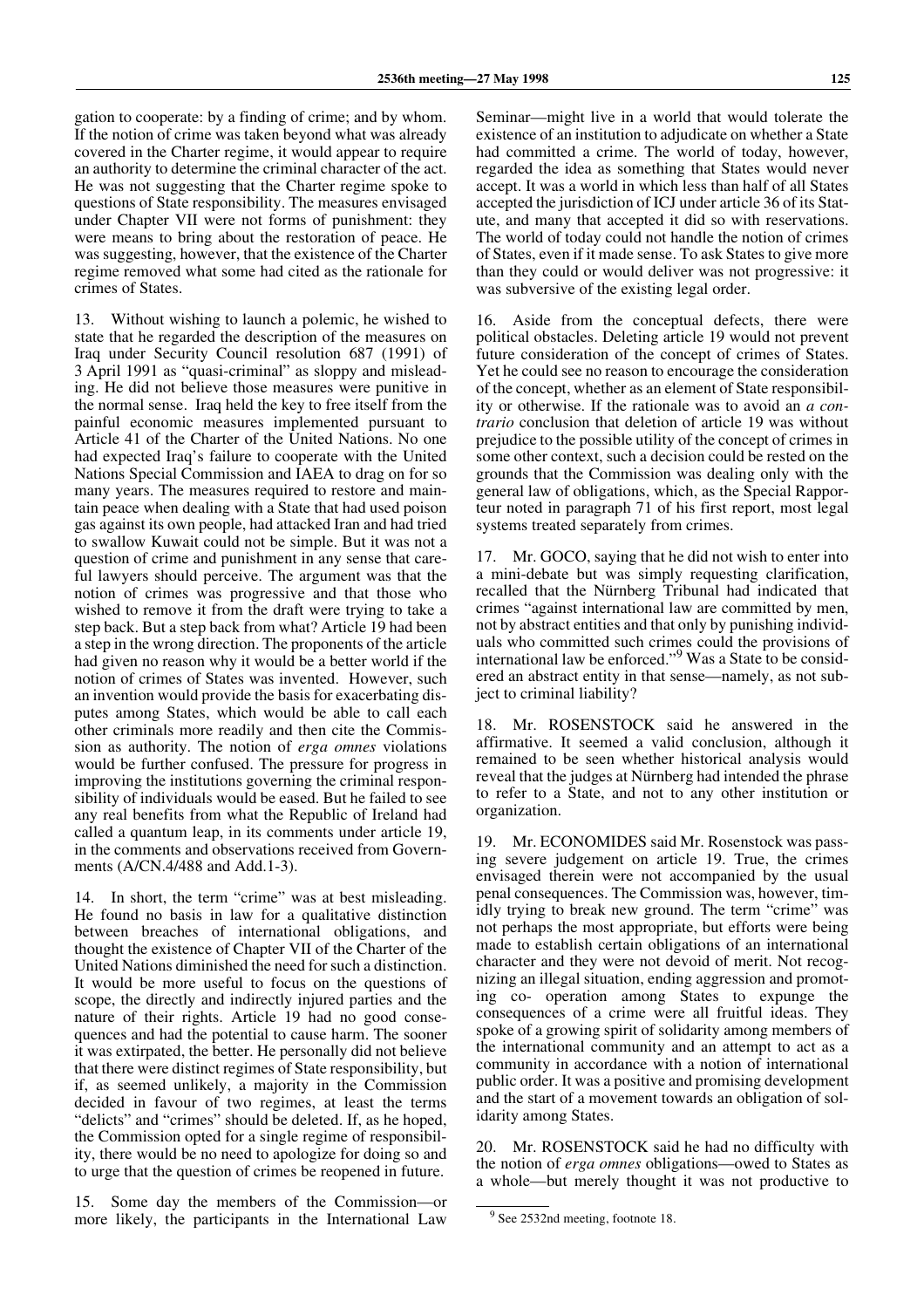plunge into the well of State crimes, which would be unaccompanied by punishment, since such a move would not be supported. His concern was that it might be inferred that non-recognition of an obligation to cooperate was something specific to crimes. That was not true, as it was important in many other circumstances, not least of them being situations involving the obligation not to recognize the acquisition of territory by the use of force. Conversely, there were many acts—which could not be designated as crimes—that States should not aid and abet and which required cooperation among States in order to confront them. Crime was dangerous if applied to nonrecognition and the obligation to cooperate because of the unavoidable *a contrario* implications. He feared that the notion of crimes actually weakened the scope of *erga omnes* obligations in general and did nothing to advance the difficult concept of *jus cogens*. There were ways other than inventing the notion of State crime in order to underscore the need for the international community to act in concert.

21. Mr. CRAWFORD (Special Rapporteur) said he endorsed the comments just made by Mr. Rosenstock. As to Mr. Economides' remarks, the debate was not at all about solidarity versus sovereignty: everyone accepted the concept of solidarity among States. It was his hope that the debate would culminate in the establishment by the Commission of a working group that would, for the remainder of the session, try to elaborate the implications of solidarity for parts one and two of the draft articles. A very constructive effort could be made to spell out what solidarity entailed for the international community as a whole. Conversely, it would not be helpful if the work on the topic was forced into the straitjacket of a dichotomy between crimes and delicts. Mr. Pambou-Tchivounda had quite rightly pointed out (2535th meeting) the drawbacks of the notion of delicts, and he would add that one and the same act could constitute either a delict or a crime, in relation to different individuals. The implications of that rigid dichotomy must be carefully explored, including through the working group that he would like to see established, but in any event, the Commission's work must not be further delayed. That would most certainly be the result if the dichotomy was maintained, as articles 1 (Responsibility of a State for its internationally wrongful acts), 3 (Elements of an internationally wrongful act of a State) and 10 (Attribution to the State of conduct of organs acting outside their competence or contrary to instructions concerning their activity), *inter alia*, would necessarily have to be supplemented.

22. Mr. LUKASHUK said he had gained the impression that the Commission had reached an impasse and that continuing the discussion was of no avail. Two opposing viewpoints could be discerned, but neither commanded sufficient support for adoption. The task therefore should be to seek a compromise that would be acceptable to the Commission as a whole. He believed that that was possible by establishing a special category of the most serious offences, one which would include genocide and aggression, and by agreeing that procedural matters would be resolved in keeping with the principles of the Charter of the United Nations. Other questions could be left for future discussion. However, the achievements of the past must not be jettisoned.

23. Mr. DUGARD said he endorsed that appeal for compromise. The Commission appeared to be evenly divided on the issue. He would like to know if Mr. Rosenstock could accept the proposal by the Special Rapporteur to insert a saving clause, making it clear that the question of State crimes was being deferred for further consideration. The clause could be drafted in such a way as to indicate that the Commission was not rejecting the notion completely but was putting it aside so that it could get on with its second reading of the draft articles.

24. Mr. ROSENSTOCK said that if such a compromise was prejudicial to neither side in the debate, he could accept it.

25. Mr. PAMBOU-TCHIVOUNDA said he fully endorsed the recommendation made by the Special Rapporteur, which took account of the fact that the Commission had not delved deeply enough into certain matters, specifically, the requisite amendments to articles 1, 3 and 10 if article 19 was to be retained. The discussion had truly brought out a number of interesting and positive ideas.

26. Mr. CRAWFORD (Special Rapporteur) said it was sometimes asserted that the group of members in the Commission opposed to the notion of crimes was very small. That remained to be seen, but he could say that Mr. Brownlie was opposed to it, for reasons along the lines of those argued by Mr. Rosenstock. There was a real impasse and, as Special Rapporteur, he felt that he had to raise the issue. He wanted the second reading to move forward and that meant confronting the reality of the division in the Commission.

27. Mr. Sreenivasa RAO said that Mr. Rosenstock had raised fundamental issues. Procedural questions could be worked out, but as Mr. Kateka had stated recently (2534th meeting), even procedure had substantive implications. There could be no compromise on differing views of the world.

28. Crimes had always been committed and would continue to be committed in the future. The word "crime" had connotations of violence and condemnation by world opinion. Such acts could not be placed on the same footing as normal delicts, which were wrongs and were dealt with separately. Hence it was neither realistic, proper or accurate to regard crimes as grave delicts. He did not understand why in 1998 the Commission no longer recognized an approach which it had approved in 1976. Surely the conduct of States had not improved so much as to make the concept of crimes irrelevant. On the contrary, the world had become even more dangerous. Crimes were committed at the international level, just as they were at national level. However, the concepts of *jus cogens* and *erga omnes* were not designed to deal with crimes, though they could have certain implications. But the members had a goal to pursue, within certain time limits. The Special Rapporteur had made a compromise in his presentation, and he could go along with it.

29. Mr. SIMMA, referring to Mr. Dugard's proposal, said that a saving clause in favour of something which did not exist made no sense. A true concept of crimes as the former Special Rapporteur, Mr. Ago, had had in mind did not exist, and a saving clause was therefore unacceptable.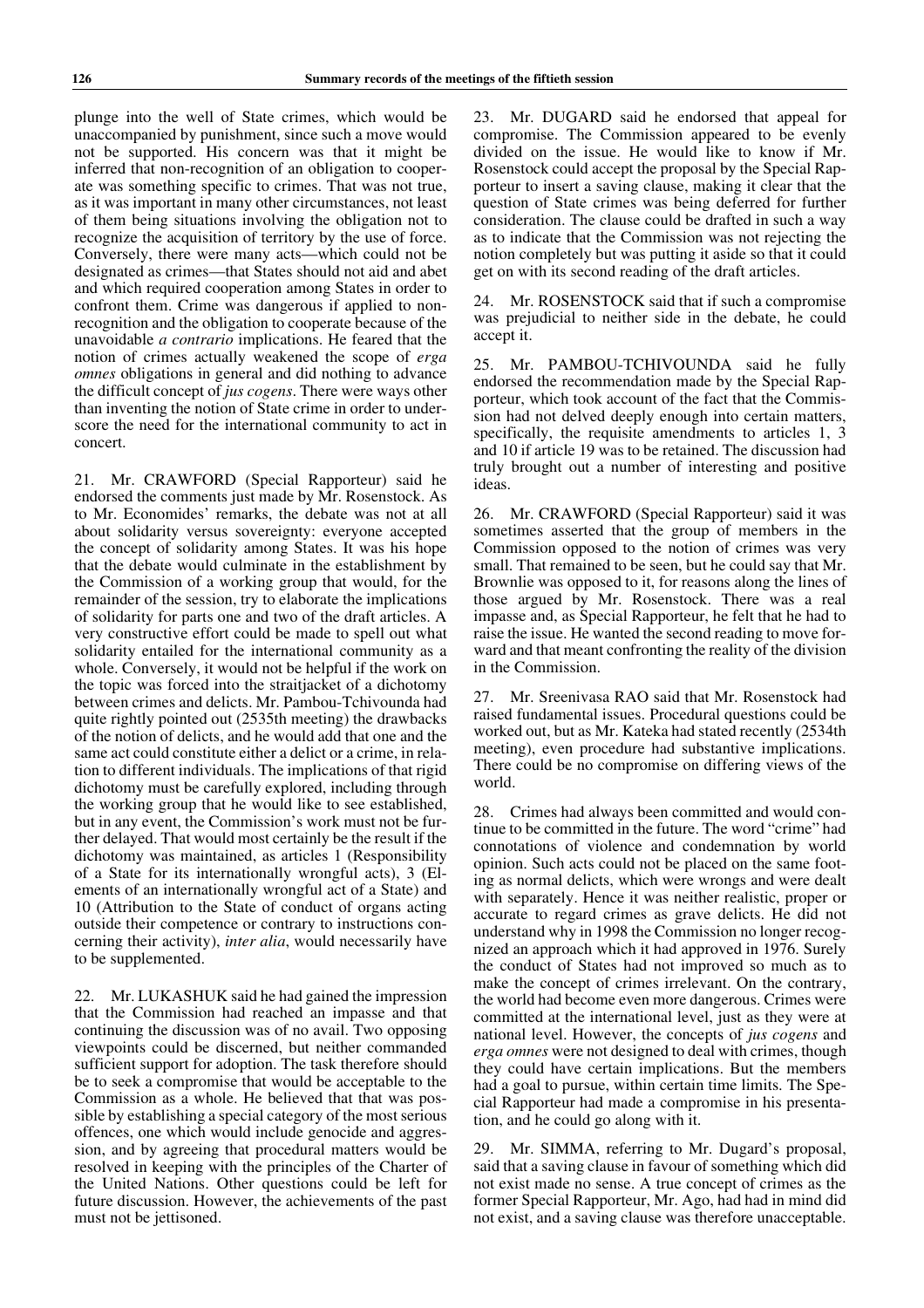He suggested that a phrase should be inserted in the commentary saying that, by confining itself to the law of obligations, the Commission did not intend to preclude further developments with regard to what he personally would call true crimes.

30. Mr. AL-KHASAWNEH said that Mr. Rosenstock had made a number of important points. He agreed that the duties of solidarity should be corrected in the draft, because it was plainly wrong at the moment to confine the duty of non-recognition to crimes. He shared Mr. Rosenstock's view that crimes without punishment made no sense. But if the Commission was to have a working group on solidarity, would it be limited to correcting matters which should in any case be corrected, or should it reflect the fact that, as Mr. Rosenstock had said, there was no recognition whatsoever in international law of the idea of State crimes? Others thought that some recognition did exist. He did not believe anyone would affirm that the concept was as firmly established as that relating to delicts. He referred in that connection to the memorial submitted by the Government of the United Kingdom in 1947, in the *Corfu Channel* case.10 The action of Albania had been defined as an international delinquency. He did not know whether it would help if the term "delinquency" was used instead of "crimes".

31. Hence, there was disagreement on the degree of recognition which international law currently gave to the idea of crimes and to the extent to which that signified progressive development or codification. It was never easy to distinguish progressive development from codification. Any compromise should concern the elaboration of a fully-fledged concept of crimes with punishment which should be set out in an optional form—and the development of the rest of the topic concurrently, leaving it to States to take the final decision. One reason for that assertion was that the unity of purpose of the law of State responsibility, at least under the objective theory of State responsibility, would simply collapse. The other reason was that the momentum of three decades of work would be lost. In his view, that was the real compromise.

32. Mr. THIAM said that he had always been opposed to the concept of State responsibility. What compromise could be found to reconcile the position of those who maintained that State crimes existed and those who said that they did not?

33. Mr. GOCO said it was premature to say how many members of the Commission were in favour of the notion of State crimes and how many were opposed to it. That would become clearer once all members had expressed their views.

34. Mr. ADDO, commending the Special Rapporteur for a balanced and incisive first report, said that he was in entire agreement with much of what the Special Rapporteur said about deleting article 19 from the draft, and unhesitatingly endorsed his recommendation, which represented the most pragmatic way of looking at the issue at hand.

35. If some members supported the idea of deleting article 19 it was because they had weighed up the pros and cons before reaching that conclusion, and not because they had been intimidated, as Mr. Pellet seemed to suggest. They had minds of their own and had the capacity to make reasonable choices without prompting from anyone.

36. The commentary to article 19 made it clear that an international crime was not the same as a crime in international law, pointing out that States were responsible for international crimes, whilst individuals bore responsibility for crimes in international law. He found that rather puzzling. The former Special Rapporteur, Mr. Ago, himself had warned that the international crimes of the State to which he had been referring must not be confused with crime under international law: "war crimes", crimes against the peace, crimes against humanity, and so on, which were used in a number of conventions and international instruments to designate certain heinous individual crimes for which those instruments required States to punish the guilty persons adequately.

37. In the first place, the distinction drawn between crime and delict was not necessary. Secondly, the contours of the said crimes of State had not been well laid out. The crime lacked specificity. The definition given was confusing in the extreme and most unhelpful for the indictment of any individual or State. A crime was a serious matter and must therefore be defined with precision, something which article 19 failed to do. Instead, it made the crime dependent on what the international community said or recognized. How certain was it that the international community would recognize the said State crimes? The article stipulated that a wrongful act would be an international crime only if so recognized by the international community as a whole, something that required unanimity of decision on the part of States, which might be difficult if not impossible to achieve. But at the twentyeighth session, in 1976, the members of the Commission had stated, in paragraph (61) of the commentary to article 19, that that did not call for unanimity but rather for the agreement of all the "essential components" of the international community.<sup>11</sup> Could those who advocated retaining article 19 please indicate who constituted the essential components of the international community today and what the criteria were for selecting them? The disturbing thing about "crime" as spelled out in article 19 was that, apart from a circular and illusory definition, the draft did not deal with the legal consequences of such crime. Properly speaking, a crime must have penal sanctions. That was not the case with article 19. He did not know of a single example of criminal punishment imposed on any State for an alleged crime. If no criminal penalties were called for under the said international crime of the State, then it did not qualify as a crime.

38. Admittedly, some internationally wrongful acts were more serious than others, but that did not necessarily make them crimes. They could be internationally wrongful acts of a serious nature which could be compensated for by damages reflecting the serious nature of the acts.

<sup>10</sup> *I.C.J. Pleadings, Corfu Channel case, Judgment of 9 April 1949*, vol. I, p. 40.

<sup>&</sup>lt;sup>11</sup> See 2532nd meeting, footnote 17.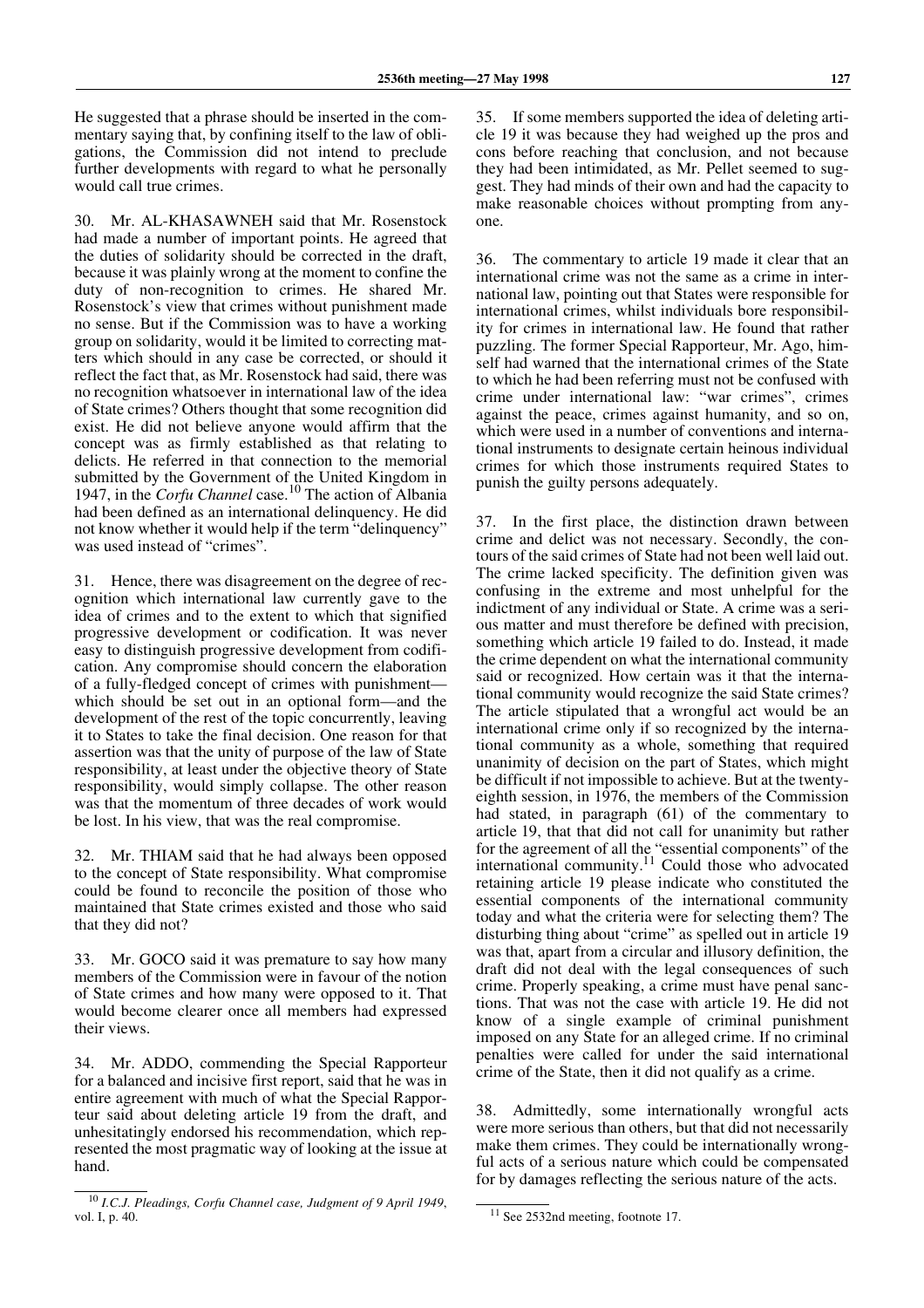39. If punitive damages were all Mr. Pellet required for his defence of article 19, then he could safely abandon the distinction between delict and crime and just stick to an internationally wrongful act of a serious nature, and the exemplary or punitive damages that he considered appropriate for a State crime could be subsumed under a delict and the general law of obligations. Personally, he thought punitive damages flowed from delicts, not crimes, which must of necessity have penal sanctions; otherwise, there was no point in calling such acts crimes. In speaking of a delict, he meant both contractual and tortious situations and, indeed, the general law of obligations.

40. Mr. Pellet, supported by Mr. Kateka, had proposed changing the word "crime", but neither of them had indicated what word should replace it. More was involved than merely changing names. Would a change of name make such acts something other than crimes; would they become delicts, or something else? What would the resulting legal consequences be? Mr. Pellet had said that State responsibility was neither civil nor criminal, but international. What did that mean? Compensatory damages flowed from delicts and the general law of obligations and criminal penalties flowed from crimes, but what was it that would flow from Mr. Pellet's "international" stance?

41. The focus in articles 51 to 53 was mainly on collective sanctions. Article 53 (Obligations for all States) only called for solidarity of States and imposed obligations on all other States in their dealings with the so-called criminally responsible State. They were not to render it assistance or recognize the situation created by the violation as legal. Actually that added very little to what was expected of States under the draft rules on liability for delicts. They were not criminal penalties. He had tried hard to be persuaded by Mr. Pellet's observations but parted company with him and those who endorsed his line of reasoning. Instead, he lent support to the Special Rapporteur and urged his colleagues to do the same, because the best way forward was the path taken by the Special Rapporteur in his first report and recommendations.

42. The Commission should not repeat the mistake it had made some years ago in connection with reservations to treaties. The General Assembly, seeking an advisory opinion from ICJ on the question of reservations to the Convention on the Prevention and Punishment of the Crime of Genocide, had also invited the Commission to study the question of reservations to multilateral conventions from the standpoint of both the codification and the progressive development of international law.12 Even though the Court had rendered an opinion in  $1951$ ,  $^{13}$  in the same year the Commission had considered that the criterion of the compatibility of a reservation with object and purpose, applied by the Court, was not suitable for multilateral conventions in general. $14$  In other words, it had recommended reverting to the traditional unanimity rule. The report of the Commission to the General Assembly on the work of its third session, in 1951, had met with a

mixed reception in the Assembly and the outcome had been a neutral resolution requesting the Secretary-General to conform his practice to the advisory opinion given by the Court.<sup>15</sup> It had taken the Commission 11 years to see the obvious, for by 1962 it had proposed the flexible system<sup>16</sup> which, with minor modifications, was currently embodied in the 1969 Vienna Convention.

43. The Commission should not repeat the process its predecessors had gone through. It should delete article 19. It should not mar the draft, which had taken 40 years to produce, by retaining an article that had no place in a draft dealing with the general law of obligations. The idea of the former Special Rapporteur, Mr. Ago, should be developed in a proper manner outside the draft, as argued by the Special Rapporteur.

44. He failed to understand Mr. Pellet's remark that the Special Rapporteur was supposedly attempting to kill Mr. Ago's concept of State crimes. The Special Rapporteur was simply saying that leaving the concept of State crimes among draft articles on the general law of obligations was an oddity and possibly even an aberration. Mr. Ferrari Bravo had admitted that, although the concept of State crimes was in the making, it was still vague.

45. The Special Rapporteur had made it perfectly clear in his recommendation that deletion of article 19 was without prejudice to possible future development of the notion of international crime, either as a separate topic for the Commission, through State practice or through the practice of international organizations. Nothing was to be lost by doing away with article 19, as almost all the crimes referred to in article 19, paragraph 3, were covered by the draft Code of Crimes against the Peace and Security of Mankind, $17$  and they had found jurisdiction in the draft statute for an international criminal court.<sup>18</sup>

46. The concept of the former Special Rapporteur, Mr. Ago, should be subjected to a rigorous reappraisal to determine its feasibility for current purposes. In doing so, the Special Rapporteur was not attacking "crime" or doing away with Mr. Ago's idea. Whatever merits the idea might have had in the past, developments in the meanwhile were such that it might no longer have any practical utility if left unchanged. It would be more worth while to move ahead with the concept of the international criminal responsibility of individuals, an area in which significant progress had been made. The Commission had adopted 20 articles of the draft Code of Crimes against the Peace and Security of Mankind, which incorporated many crimes that featured in the Ago concept underlying article 19, for example, aggression, genocide and crimes against humanity, including slavery. Hence, what might be lost in article 19 was already covered in both the draft Code and the draft statute. Accordingly, the Commission could safely sound the death knell of article 19.

47. He understood Mr. Pellet to say that the Ago concept would make it possible to deal with the people at the very highest level who planned and executed acts of

<sup>12</sup> General Assembly resolution 478 (V), paras. 1 and 2 (*a*), respectively.

<sup>13</sup> *Reservations to the Convention on the Prevention and Punishment of the Crime of Genocide, Advisory Opinion, I.C.J. Reports 1951*, p. 15. <sup>14</sup> *Yearbook . . . 1951*, vol. II, p. 128, document A/1858, para. 24.

<sup>15</sup> General Assembly resolution 598 (VI), para. 3 (*a*).

<sup>16</sup> See *Yearbook . . . 1962*, vol. II, pp. 159 et seq., document A/5209.

<sup>&</sup>lt;sup>17</sup> See 2534th meeting, footnote 10.

<sup>18</sup> See 2532nd meeting, footnote 7.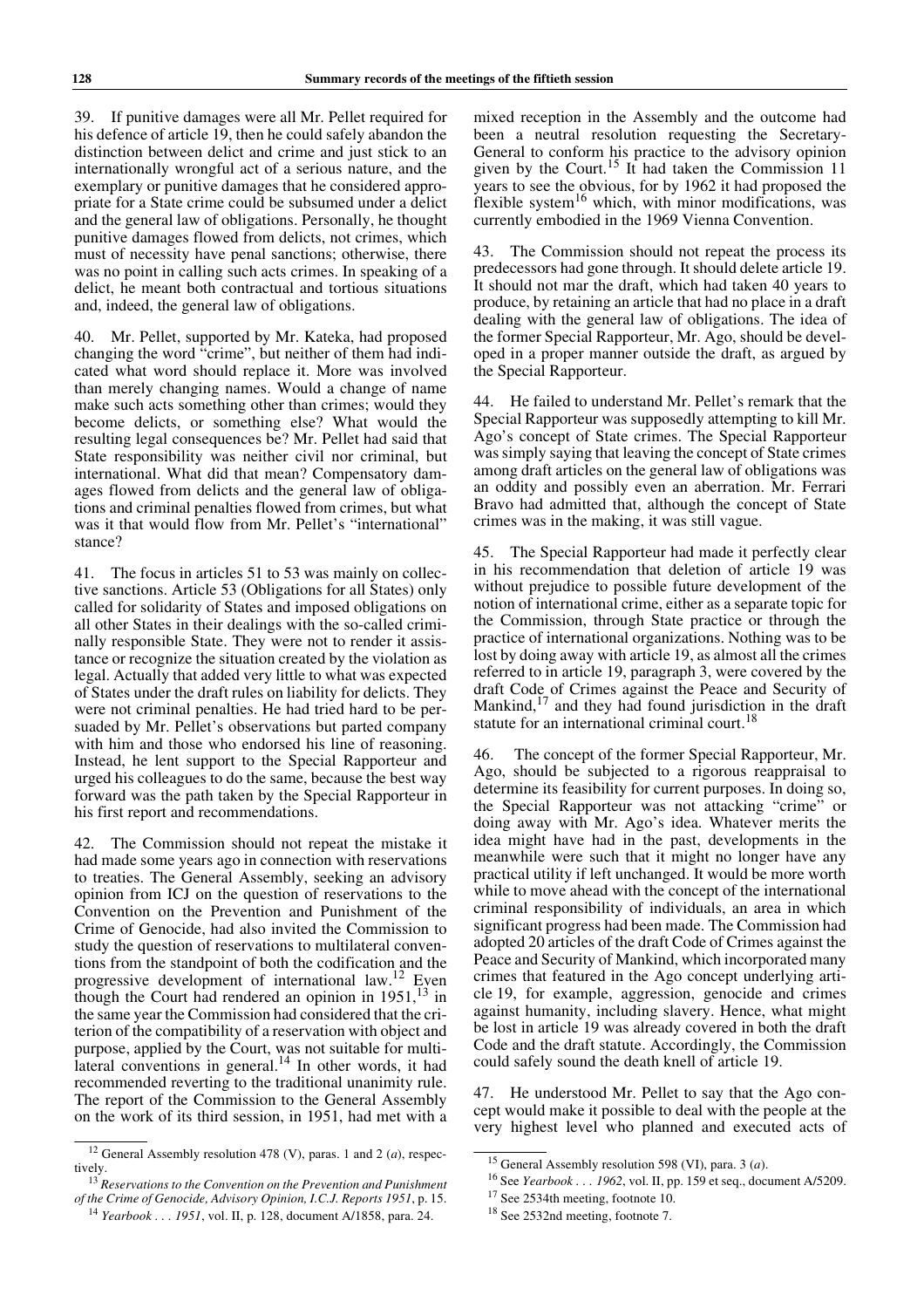aggression and genocide. He was not too sure about that. He was sure, however, that article 7 of the draft Code (Official position and responsibility), which extended the principle of criminal responsibility to heads of State or Government, took a clearer stand in the matter. As noted in paragraph (1) of the commentary to article 7, it would be paradoxical if those individuals who were in some respects the most responsible for the crimes covered by the Code could invoke, and hide behind, State sovereignty. The draft statute—to be the subject of the United Nations Diplomatic Conference of Plenipotentiaries on the Establishment of an International Criminal Court, to be held at Rome from 15 June to 17 July 1998<sup>19</sup>—contained similar provisions. Further, although article 19 had not been adopted, a former head of Government had recently been convicted by the International Tribunal for Rwanda20—a conviction secured on the basis of rules similar to those formulated in the draft Code and in the draft statute.

48. The notion of State crimes was unnecessary. States, after all, were made up of people and people who planned and executed heinous acts of States should not be spared, whatever their rank. They were the people who must be targeted, as was admirably demonstrated in the draft Code and the draft statute. Their diabolical crimes would not escape punishment. The Special Rapporteur's recommendation, far from being a backward step, as suggested by Mr. Economides, was a move in the right direction.

49. Those who advocated that article 19 should be retained must realize that they were sowing the seeds for the destruction of the entire draft, which had taken more than 40 years to produce. If the article were to be retained, a whole host of procedural provisions would have to be incorporated in the draft to deal, for instance, with a possible prosecuting agency, complaints system, rules of defence and evidence, arrest, bail and release. An international judicial authority would also be required with compulsory powers to determine guilt and matters pertaining to sentence. The result would be complete chaos. He therefore agreed that Mr. Pellet's arguments in defence of the notion of State crime were totally flawed. As the Special Rapporteur had made quite clear, any future development of that notion could be achieved outside the existing draft articles, which should be acceptable to those who favoured the Ago concept.

50. When the occasion so required, bold action was necessary. The Special Rapporteur's task was a daunting, but not impossible—not impossible, because he had the capabilities to deal with it, but daunting, because those who advocated that article 19 should be maintained had not provided him with any guidance on how the concept of State crimes should be developed and applied. They had merely outlined the principle. It was embarrassing that it had taken 40 years to develop the draft articles, but it would be little short of scandalous if still more years were needed in order to develop the concept of State crimes.

51. He could not agree with Mr. Simma about the need to develop the *erga omnes* principle as laid down in article 19, since that would give rise to certain problems. In the first place, the dictum on the principle handed down by ICJ in one case was not, in his view, meant to cover absolutely everything. For a proper understanding of it, the context in which it had been pronounced must be examined closely. It was clear that the *erga omnes* principle had more to do with *locus standi* than anything else, in other words, with the interest and standing of States in a particular case.

52. Another case in which the *erga omnes* concept had been invoked, in 1966, had been brought before ICJ by Ethiopia and Liberia against South Africa in the *South West Africa* cases for violation of the League of Nations mandate in connection with the treatment of the inhabitants of Namibia. Ghana had been very much involved in bringing that case before the Court. The Court had denied that Ethiopia and Liberia had a legal interest or the standing to act in that case and had described their claim as analogous to the *actio popularis* in Roman law. Both cases were equally valid. They were not binding, but they did have persuasive authority. He did not, however, think it was implicit in the Court's dictum that any State had a right to bring an action to protect a "public" or "collective" interest of the community.

53. He had a number of nagging doubts in that connection. For instance, such a right could surely not be exercised unless the respondent State agreed specifically to jurisdiction or had consented to compulsory jurisdiction under article 35, paragraph 2, of the Statute of the Court. A number of questions then arose. If the category of potential plaintiffs was increased, would there not be a proliferation of legal actions? Would States be more reluctant to submit in advance to the jurisdiction of the Court? Would States which deemed that they had a legal interest in vindicating the community or collective interest assert that interest outside the judicial arena, for instance, in international forums? Would they take countermeasures, unilaterally or jointly, against what they perceived to be the offending State or States? Was there any danger that, in the absence of judicial control, every State could become a self-appointed policeman of the international community in the name of an *erga omnes* obligation?

54. All those problems made him even more hesitant about embracing the *erga omnes* principle as set out in article 19. In particular, the principle should not be stretched as it had been in the article. A claim for compensation by a State that had not suffered material damage did not seem to him to be right and proper. In passing, he would note it was somewhat ironic that those who, at the forty-ninth session, had argued so strenuously against international liability for massive environmental pollution were currently prepared to make that same massive pollution a crime under article 19, paragraph 3 (*d*).

55. It was important not to overload the draft articles, which, with the commentaries, already made for somewhat cumbersome reading. He was, however, persuaded by the Special Rapporteur's arguments as set forth in his first report and oral introduction and favoured deletion of article 19 and, as a consequence, of articles 51 to 53.

<sup>&</sup>lt;sup>19</sup> See 2533rd meeting, footnote 8.

<sup>20</sup> *The Prosecutor* v. *Jean Kambanda*, case No. ICTR-97-23-DP, indictment of 16 October 1997.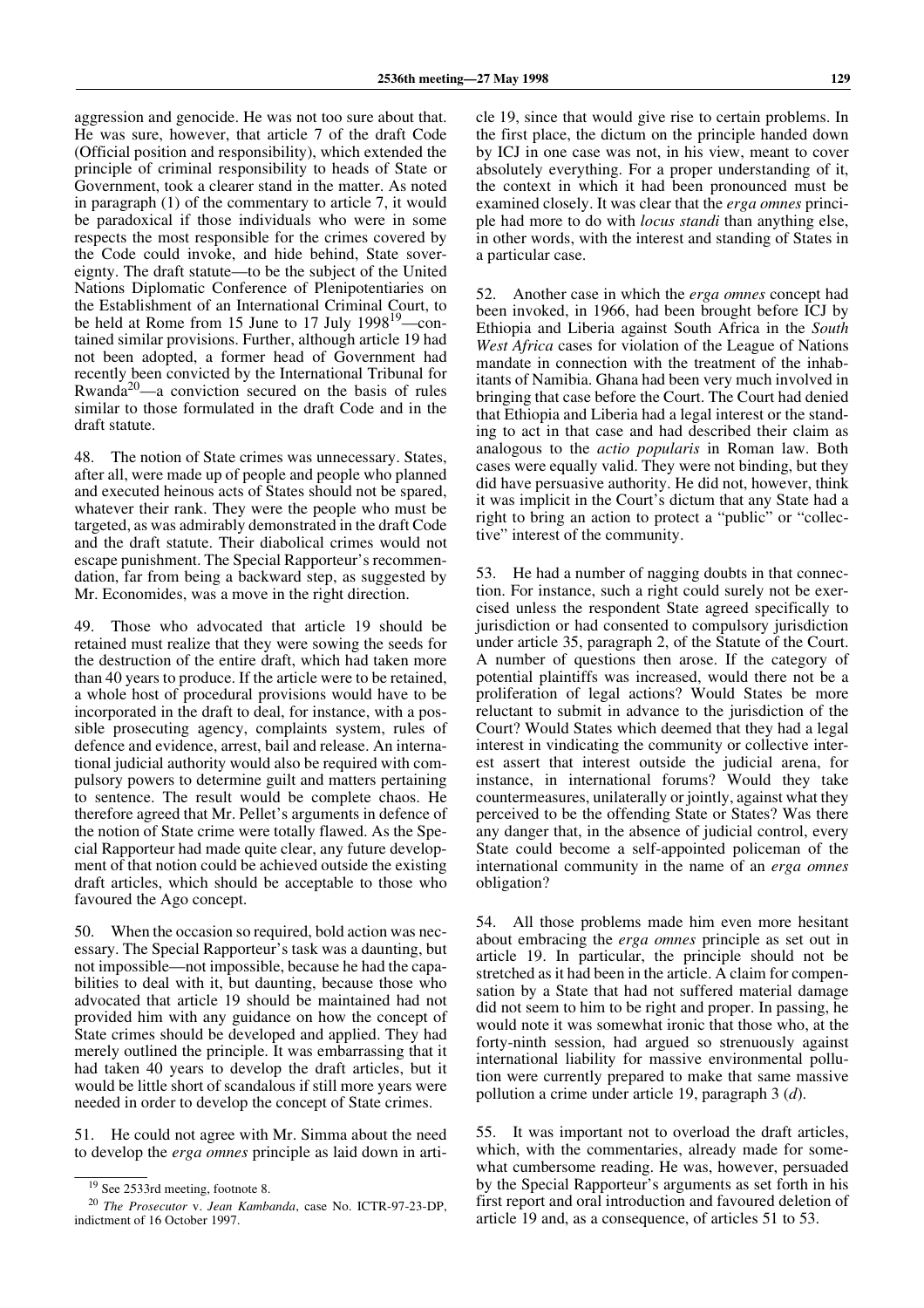56. Mr. PAMBOU-TCHIVOUNDA said Mr. Addo had stated that it was people who were the leaders of States and that States themselves were an abstraction. Did that mean he was prepared to replace the word "State", throughout the draft articles, by, for example, the words "minister", "President of the Republic" or "head of Government"? In other words, should the draft be modified to attribute responsibility for any acts deemed to be wrongful or involving fault, as understood in the traditional sense, to the leaders of States?

57. Mr. ADDO said that he had been referring to crimes, not delicts or the general law of obligations. The idea of State crime did exist, but it had yet to be generally accepted. His point was that the Commission could not wait interminably for that idea to be developed. If leaders of States could be punished under the Code, why not do so, leaving the principle of State crimes to be developed outside the draft articles?

58. Mr. SIMMA said that the best way of dealing with the matter would be to adopt the Special Rapporteur's proposal for the establishment of a working group to explore the implications of *jus cogens* and *erga omnes* obligations, which would do much to dispel the concerns of those who defended the notion of State crime.

59. Mr. GOCO said he would like to know whether Mr. Addo objected basically to the concept of State crime or whether he merely thought that article 19, though imperfect, could be improved if the crimes attributable to a State were defined. Mr. Addo had also mentioned corporate liability but, whereas a corporation could be wound up if its officers were charged with a crime, no matter how heinous the crimes a State had committed, it continued to exist with all its essential components: territory, population, sovereign authority. Did Mr. Addo believe that, if the draft articles were suitably amended, a State could be charged with a crime or a wrongful act committed in violation of international law?

60. Mr. ADDO said that the concept of State crime, though in the making, was not yet fully developed. Consequently, while he was not totally opposed to it, in his opinion, it had no place in the general law of obligations and should be discarded from the draft. So far as corporate liability was concerned, even if a company was wound up, the individuals responsible for, say, fraud could still be charged on that account. An analogous situation had arisen in the case of the former Rwandan head of Government who, though he had gone into hiding, had been caught and brought to trial on the basis of rules similar to those laid down in the draft Code. It would be a waste of time to incorporate something so indeterminate as the concept of State crime in the draft on State responsibility, even with the proviso that the concept would be developed further. Of course the Commission could develop it, but not in the current draft.

61. Mr. KUSUMA-ATMADJA said he had been pleased to hear that the Special Rapporteur was open to any suggested adjustments. The world community was passing through a transitional phase, moving away from purely State relationships towards a more open system involving the responsibility of the individual. Mr. Al-Khasawneh's statement had made a very useful contribution in that connection and had been followed by others in the same vein. It was not necessarily true, however, that the distinction between crimes and delicts had to be maintained. The main problem was that it would take a lot of time to adjust to changing conditions, for which reason he favoured a "soft" law approach rather than a hard-line approach for which the international community was not ready. He might be rebuked for being on the side of the major industrial Powers but that was not so, for he was present in the Commission in his private capacity. The irony was that, if the events in Indonesia over the past 32 years were to be characterized as a crime of the State, then its successor might inherit the problems, which would be unfair. For that practical reason, the concept of State crime could not be incorporated in the draft on State responsibility. It would also be necessary to specify which crimes came within the purview of the concept of State crimes; at the same time it had to be recognized that the power of lawyers to do something in such circumstances was limited.

62. Mr. YAMADA, commenting on the distinction between criminal and delictual responsibility, said that he endorsed the Special Rapporteur's conclusions, as set forth in paragraph 95, advocating that article 19 should be deleted from the draft on State responsibility. As to the inclusion of the concept of a crime of the State, he wished to be associated with many of the points made by Messrs. Addo, Dugard, Kusuma-Atmadja and Rosenstock. While he appreciated that there were different categories of internationally wrongful acts, involving breaches of *erga omnes* obligations and breaches of obligations under bilateral contracts, and did not deny that some internationally wrongful acts could be categorized as a crime of a State, the categorization of wrongful acts as such was not at issue. What was at issue was whether the category of a crime of a State should be introduced into the regime of State responsibility, and the State pursued for its responsibility for such crimes. His answer was in the negative.

63. The Commission had embarked at the twentyeighth session, in 1976, on an ambitious project which included the concept of a crime of State set out in article 19 of part one. When it had come to deal with the legal consequences for wrongful acts in part two, however, it had been unable to provide for punitive damages for such crimes, let alone for fines or other sanctions. In his view, the Commission's decision at that time merely reflected the realities of the current state of affairs. As yet, there was no adequate State practice in the matter and no procedure for determining with authority whether a crime of State had been committed. Nor was there any institution fit to enforce criminal justice for State crime in the international community.

64. Although he was perfectly aware of the need to exercise caution in drawing analogies between national and international law, he firmly believed that legal terms must be used to express a concept that was broadly similar in the two cases. The term "crime"—entailing criminal responsibility—was a well-defined concept in national systems of criminal justice, but it should not be used in the context of international law unless provision was made for criminal responsibility in the regime of State responsibility. Naturally, the international community must take action to suppress such abhorrent State crimes as aggres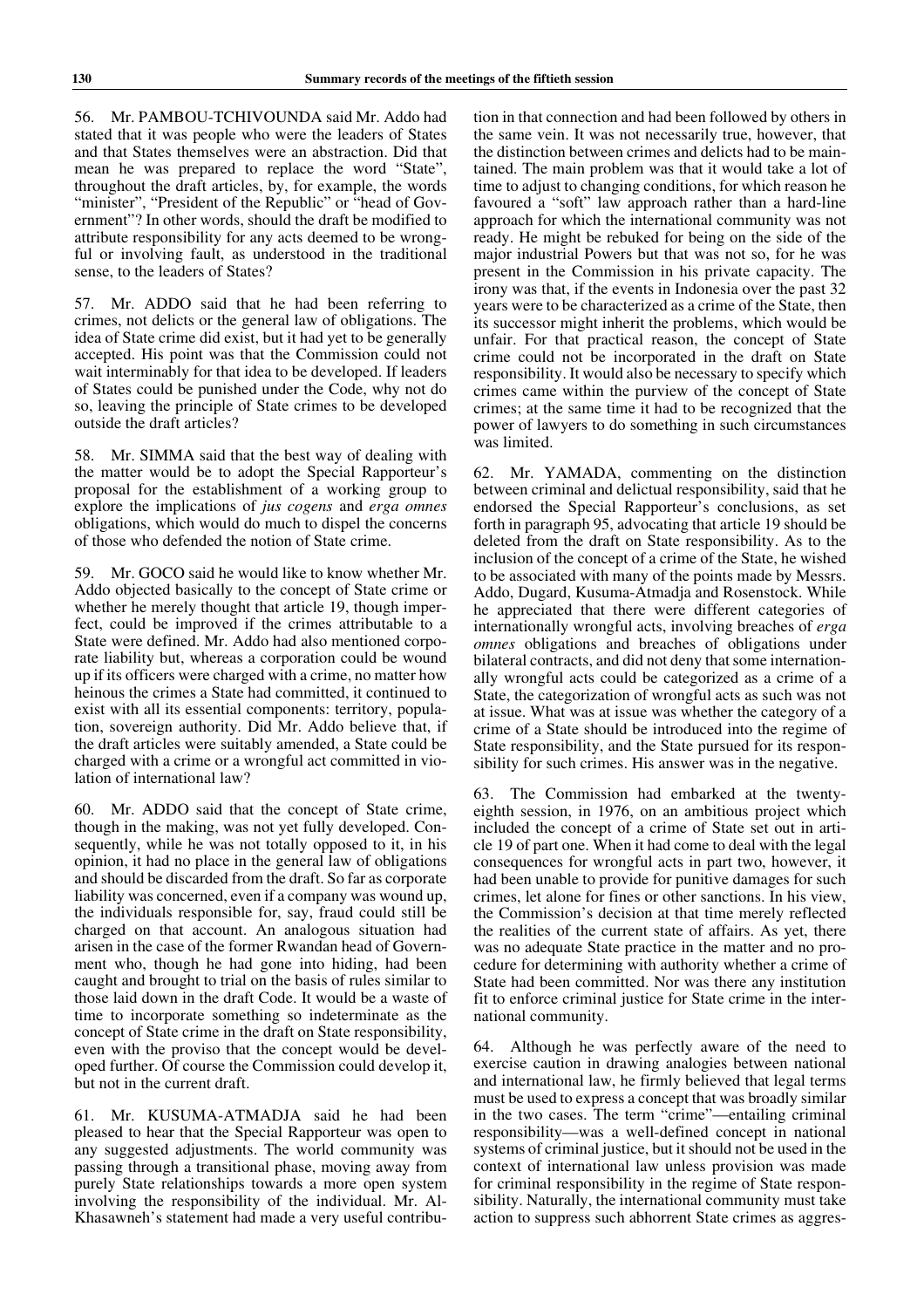sion, genocide and war crimes, but the regime of State responsibility should not be expected to figure prominently in that endeavour.

65. In countering organized crime, national Governments mobilized the political and administrative regime to take deterrent action and dismantle the organizations involved, the criminal justice regime to punish individual offenders and impose penalties, and the civil responsibility regime to redress the damage incurred by victims. Each regime had a limited role and operated in conjunction with the others.

66. In the international sphere, where a State engaged in ethnic cleansing of a minority population, thereby committing the crime of genocide, the Security Council was the political institution authorized to take action either under article VIII of the Convention on the Prevention and Punishment of the Crime of Genocide or under Chapter VII of the Charter of the United Nations. Although it had failed to do so in Cambodia and Rwanda, and its freedom of action was impeded by the veto system, those were defects to be remedied by the United Nations itself and not by a regime of State responsibility.

67. A criminal justice regime for the crime of genocide was being developed. The Convention on the Prevention and Punishment of the Crime of Genocide required the contracting parties to punish perpetrators and the proposed international criminal court was expected to establish criminal responsibility in the case of individuals. Although article IX of the Convention spoke of the responsibility of a State for genocide, it did not, in his view, refer to criminal responsibility. He would nevertheless submit that the concept of criminal responsibility of States already existed in embryonic form and he would have no objection to initiating work on the subject, provided it was kept separate from work on State responsibility.

68. The role of the State responsibility regime vis-à-vis the crime of genocide was more or less analogous to that of the national civil responsibility regime, namely to establish the civil responsibility of States to redress the injuries suffered by the victims. He was not, of course, equating the international regime of State responsibility with that of domestic civil responsibility. The Commission must deal with the particular legal consequences of a breach of an obligation *erga omnes*. On that issue, he fully shared the Special Rapporteur's conclusion in paragraph 95 of the first report.

69. He agreed with the comments by the Governments of France and the Czech Republic under article 19, in the comments and observations received from Governments, to the effect that the law of State responsibility was neither civil nor criminal. However, that circumstance could be attributed to the fact that the international community and international law were as yet immature and he believed that international law also would and should develop in the direction of a separation of civil and criminal responsibility. For example, article 11 of the International Covenant on Civil and Political Rights already prohibited imprisonment for inability to fulfil a contractual obligation, "debtor's prison". He thought that

the international community had also grown out of the days of Charles Dickens.

70. He trusted that the Commission would solve the critical issue of the distinction between "criminal" and "delictual" responsibility in the manner recommended by the Special Rapporteur and would succeed in completing the second reading of the draft articles during the current quinquennium.

71. Mr. ECONOMIDES said that State crimes were being represented in the Commission as something non-existent or indefinable. Yet aggression had been defined as a State crime in the Definition of Aggression contained in the annex to General Assembly resolution 3314 (XXIX), which had been adopted unanimously. Surely, the Commission was duty-bound to establish wherein lay the responsibility of an aggressor State.

72. In his view, Chapter VII of the Charter of the United Nations was closely related to the law on State responsibility. In the event of a serious breach by a State of international obligations that posed a threat to international peace and security, the international community as a whole, in the shape of the Security Council, was authorized to take preventive or other measures, including the use of force. Could the Council's action in authorizing, for example, the bombardment of Iraq be described as a civil sanction rather than a criminal penalty? Several members of the Commission had already recognized that State crimes formed part of the corpus of international law, and the concept was gradually gaining acceptance, even in ICJ. If the Commission overlooked that development, it would be failing in its duty.

73. Mr. YAMADA stressed that he had not denied that a concept of State crime was in the making. He was prepared to discuss the consequent criminal responsibility of States, albeit separately from the current discussion on State responsibility.

74. Mr. THIAM pointed out that General Assembly resolution 3314 (XXIX) had been adopted by consensus, without a vote, and not unanimously. Moreover, the draft Code contained no definition of aggression because of the enormous difficulty of defining such a concept.

75. Mr. ECONOMIDES submitted that consensus had the same effect as unanimity.

76. Mr. LUKASHUK noted some inconsistency in the view that, notwithstanding the lack of any concept of State crime in international law, the Security Council was authorized to take whatever measures it deemed necessary against Member States under the Charter of the United Nations. Surely, the right to adopt such measures was based squarely on relations of responsibility, since the Council was empowered to take action only in the event of the violation by a State of particularly important norms of international law.

77. Even if the phenomenon of aggression could not be defined in legal terms, it did not follow that there was no such thing as a crime of aggression. He cautioned against adopting a narrow legalistic and sterile approach.